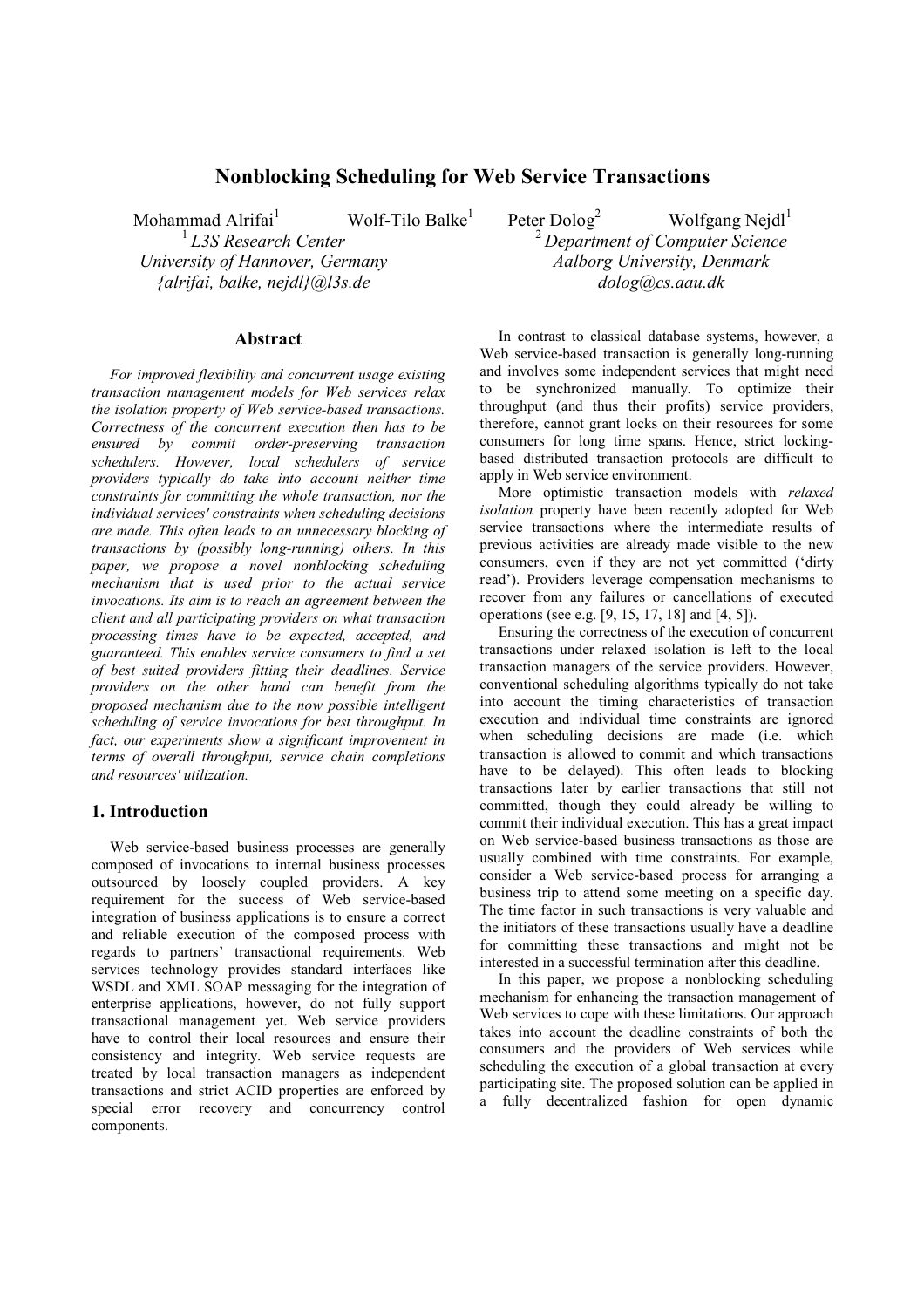environments where global transaction manager does not exist. In particular, our contributions are the following:

- Minimizing the number of aborted transactions due to missed deadlines (advantage for consumers)
- Maximizing resource utilization, i.e. the service throughput (advantage for providers)

This paper is structured as follows: Section 2 describes a motivating scenario and in Section 3 a formal description of the problem is introduced and related work is reviewed. Section 4 describes and discusses our approach for addressing the problem in details. In Section 5 we describe our implementation and the experimental results that show the significant improvement in terms of service chain completions, throughput, and resources utilization. Section 6 concludes our paper and gives an outlook on future work.

### 2. Motivating Scenario

The following scenario (Figure 1) shows a completion dependency between two concurrent business transactions that leads to a blocking situation. An airline company offers flight tickets to a travel agency, who in turn sells them to customers. Assume the agency requests 10 seats for a particular flight by invoking the reservation service. In the meantime to increase the utilization of its resources, the travel agency already makes the tickets available for customers instead of safely locking them until a commit is issues by the airline. A customer may now already request a ticket through this travel agency. Upon receiving the request, the scheduler of the local transaction management and based on the current status of concurrent active transactions decides upon the right scheduling of the request such that the consistency of all transactions is maintained. In our scenario the 10 tickets may be available though not yet committed, which means that the customer's transaction has to be serialized after the airline's transaction, i.e. before the customer's request can be committed the airline has to commit the transaction first. The agency thus reserves the ticket for the customer on an optimistic base. The customer transaction now might also involve some other activities served by other providers like reserving a hotel room, registering for a conference, thus he/she proceeds in invoking all corresponding web services. At the end of the process the transaction coordinator tries to commit all activities and starts to run a 2PC protocol to insure that really all participants are ready to commit. This is important, because if some individual activity like the flight booking fails, also other activities like the hotel reservation might be affected. The coordinator therefore sends a "ready to commit" message to Web services all providers including the travel agency's Web service. However, in case the offer from the airline company is still not committed, the travel agency cannot immediately issue such a message. Aborting the transaction at this late stage is too expensive,

therefore, the customer request has to be delayed until the final confirmation from the airplane company is received.

By preserving the order of completion, consistent outcome of concurrent transactions can be achieved. However, the amount of time the customer's commit request has to be delayed is unpredictable and strongly depends on the dominant transaction(s). This can be seen as a live lock, because at the end the whole transaction of the client is blocked. Assuming that the customer has a deadline for committing the transaction (the date of the trip is too close or the deadline for confirming the Hotel



Figure 1. Two inter-dependent business processes

booking is approaching), the client would not be interested in a late successful completion after the deadline is missed (see the dashed line in Figure 1).

The duration of the 2PC protocol (or any consensusbased commitment protocol) is strongly influenced by the underlying concurrency control mechanism, which is applied by the transaction managers of the service providers. In this paper, we propose an approach for intelligently scheduling concurrent transaction requests prior the actual execution to minimize the waiting times during the execution of the 2PC protocol and thus avoiding transaction blocking.

# 3. Background and Related Work

A web services-based transaction T is a partially ordered set of n tasks  $T = \{t_1, ..., t_n\}$ . To execute T, a concrete Web service implementation  $WS_i$  for every abstract service  $t_i$  in T is needed. As a result of relaxing the isolation property completion dependencies among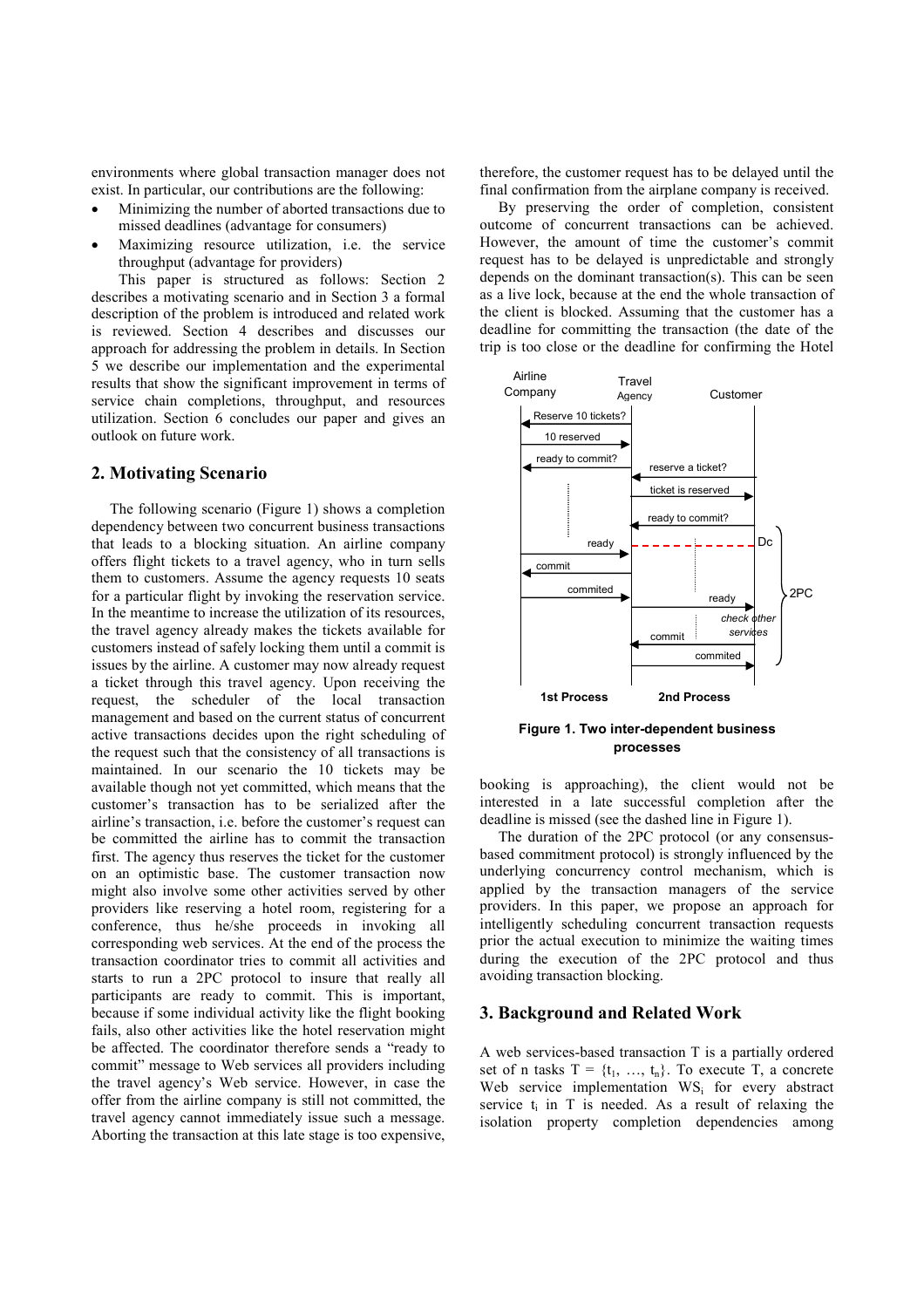transactions in the local schedule of every provider occur dynamically. There is a completion dependency between two transactions  $T_1$  and  $T_2$  if  $WS_1$  and  $WS_2$  invoked by  $T_1$ and  $T_2$  respectively, are semantically in conflict, i.e. access the same resource held by a common provider and at least one of them is influencing the result of the other (for example by writing a data item used to compute the output of the other one).

To maintain transactional consistency of concurrent executions, local transaction schedulers of service providers use special concurrency control mechanisms to ensure the serializability of the produced schedules. Serializability with ordered termination has been identified as the correctness criterion for the applied concurrency control mechanism that counts for addressing both atomicity and isolation [14]. Local schedules, therefore, preserve the order of transactions commitments according to the completion dependencies. By  $Q_i$  we denote the ordered list of transactions that have an access to the *i*th resource. The first transaction in  $Q_i$  is the only one that has an exclusive lock on the resource while all other post-ordered transactions in the queue have a shared lock. Any transaction T that has an exclusive lock is allowed to commit immediately, i.e. if provider receives a ready-to-commit request from T, it replies immediately with a ready message. The commitment of Transactions holding shared locks has to be delayed until exclusive locks are acquired.

### 3.1 Waiting Times during 2PC

Adopting the concept of shared locks under relaxed isolation by optimistic transaction schedulers allows providers to increase the throughput of their Web services. However, a main problem that remains is that transactions still need to acquire the exclusive locks of all accessed resources before being able to commit. And the fact that Web service-based transactions are usually longrunning and completion dependencies among transactions occur dynamically renders the problem even more challenging. The example in Figure 2 shows how the required time for acquiring exclusive locks is crucial to the length of the 2-phase-commit protocol execution. In the first phase the transaction coordinator sends a call for commit to all participants and waits until it receives a positive (ready) or negative (failed) answer on his request. The length of the waiting time (Wc in Figure 2) depends on the pre-ordered transactions that have to commit before this client can commit. This is the time necessary for acquiring an exclusive lock on the requested resource. After granting the exclusive lock, providers usually have to wait for getting the final decision (commit or compensate) from the coordinator in the second phase. This waiting time (Wp in Figure 2) can also be long since the coordinator cannot start the second phase before it



Figure 2. Waiting times on both sides during the execution of the 2PC protocol

receives the answer from all providers (i.e. all exclusive locks are acquired).

# 3.2 Blocking vs. Nonblocking Schedules

Given that business transactions are usually combined with time constraints (e.g. customer's deadline for committing the transaction or provider's deadline for releasing the exclusive lock on local resource), long waiting times during the execution of a 2PC protocol increases the probability of violating these constraints, hence, aborting the already successfully executed transaction by any partner because of missed deadlines.

Figure 3 illustrates a transaction with three Web services in three different possible schedules based on the offered spans for holding exclusive locks by service providers. In Figure 3.a we see that the offered spans (i.e. time span between lock acquisition L and lock release R) do not violate the client's deadline (Dc) for committing the whole transaction. Furthermore, all offered spans are overlapping, i.e. locks can be acquired (and released) before the earliest provider's deadline is missed. Consequently, such schedule ensures that time constraints of all participants in this transaction are met and the transaction is not going to be blocked at commit time. In Figures 3.b there is a conflict between the client's deadline and the expected time for acquiring the exclusive lock for  $WS_2$  (L<sub>2</sub>), which means that the transaction is going to be blocked until the deadline is missed. In Figure 3.c all offered spans respect the client's deadline but there is a conflict between the deadlines of the providers of  $WS_1$  and  $WS_3$  (L<sub>3</sub> > R<sub>1</sub>), which leads to blocking the provider of  $WS_1$  until the lock of  $WS_3$  is acquired and the coordinator is able to commit.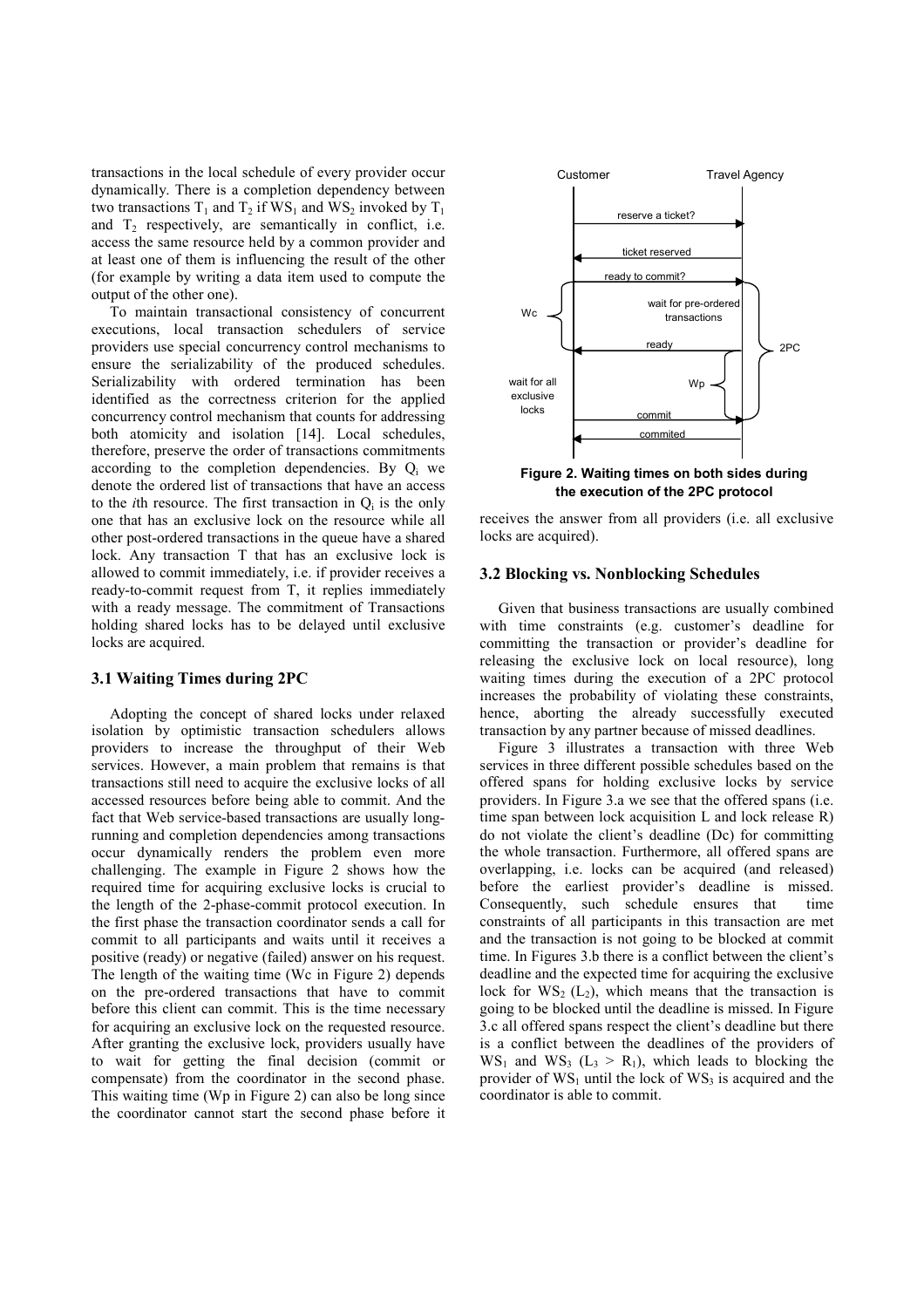

Figure 3. Different synchronizations of locks acquisition for a transaction with three Web services: a) conflict-free, b) conflict with client's deadline and c) conflict between deadlines of  $WS_1$  and  $WS_2$ 

We consider any global schedule that leads to violating time constraints of transaction partners (like in Figures 3.b and 3.c) as a blocking schedule. In the following we give a formal definition of blocking and nonblocking global schedules (we refer the reader to [24] for formal definitions of transaction schedules).

Definition 1: (Global Schedule)

Let G be a set of global transactions and  $T^l$ , ...,  $T^n$  be sets of local subtransactions at provider sites  $P_1$ , ...,  $P_n$ . Let  $S_1, \ldots, S_n$  be local schedules such that  $T^i \subseteq S_i$ and  $G \cap S_i \neq 0$  for  $1 \leq i \leq n$ . A global schedule is a schedule S for G such that its local projection equals the local schedule in each provider site, i.e.,  $\prod_i(S) = S_i$ for all  $i, 1 \le i \le n$ .

Definition 2: (Blocking vs. Nonblocking Schedule)

Let S be a global schedule,  $T$  be a transaction composed of  $m$  Web services and  $Dc$  be the deadline for commitment. Let  $L_i$  be the expected time for acquiring the exclusive lock and  $R_i$  the deadline for releasing the lock according to the projection of S at local sites  $\prod_i(S)$  for all  $i, 1 \le i \le m$ . A global schedule S is a nonblocking schedule iff:  $L_i < D_c \wedge R_i > L_j$  for all *i*,  $j$ ,  $1 \le i$ ,  $j \le m$ , and a blocking schedule otherwise.

Our contribution in this paper is proposing a scheduling mechanism for long-running global Web service transactions, which produces a nonblocking global schedule in the sense of the given definitions, i.e. for every global transaction T∈G, lock holding spans:

- do not violate the client's deadline, and
- do not mutually conflict

## 3.3 Related Work

Two different open specifications have been introduced to handle ACID properties of web service transactions: Web service Atomic Transaction [6] for

short transactions that require strict ACID properties and Web service Business Activity [5] for long-running flexible transactions that require relaxed atomicity and isolation properties. The latter relies on the notion of compensations [9, 15, 17, and 18] which are triggered whenever a subset of a transaction fails. Compensations are introduced either at the client level as part of the business process execution [10] or on both, client and participant sides [11]. The compensation approach is very flexible and reduces especially long waiting times when long running transactions are locked and wait for each other. On the other hand, if the environment triggers too many compensations, cascading compensations may result in long and costly replacements of concrete Web services, making Web service transactions too long.

Ensuring a fault-tolerant execution of Web service transactions and reliable composition of transactional composite Web services has been the focus of recent research work (e.g. [8], [12], [16] and [19]). However, maintaining consistency of the concurrent transactions is neither addressed by these papers nor by the existing industrial specifications. Several distributed transaction protocols for concurrency control of Web services have been recently proposed (e.g. 0, 0, or 0). The proposed solutions ensure global consistency by ensuring the serializability of local schedules. Serializability with ordered termination has been identified as the correctness criterion for the applied concurrency control mechanism that counts for addressing both atomicity and isolation [14]. However, conventional scheduling algorithms typically do not take into account the timing deadlines for transaction execution of service consumers nor of service providers. Consequently, post-ordered transactions in the transactions schedule are blocked at commit time (for example during the execution of a 2PC protocol) by their pre-ordered ones. Given that Web-services-based business transactions are usually long-running process, blocked transactions which have some deadlines (e.g. the date of the business trip) are likely to abort because of the missed deadlines. The higher the degree of concurrency in the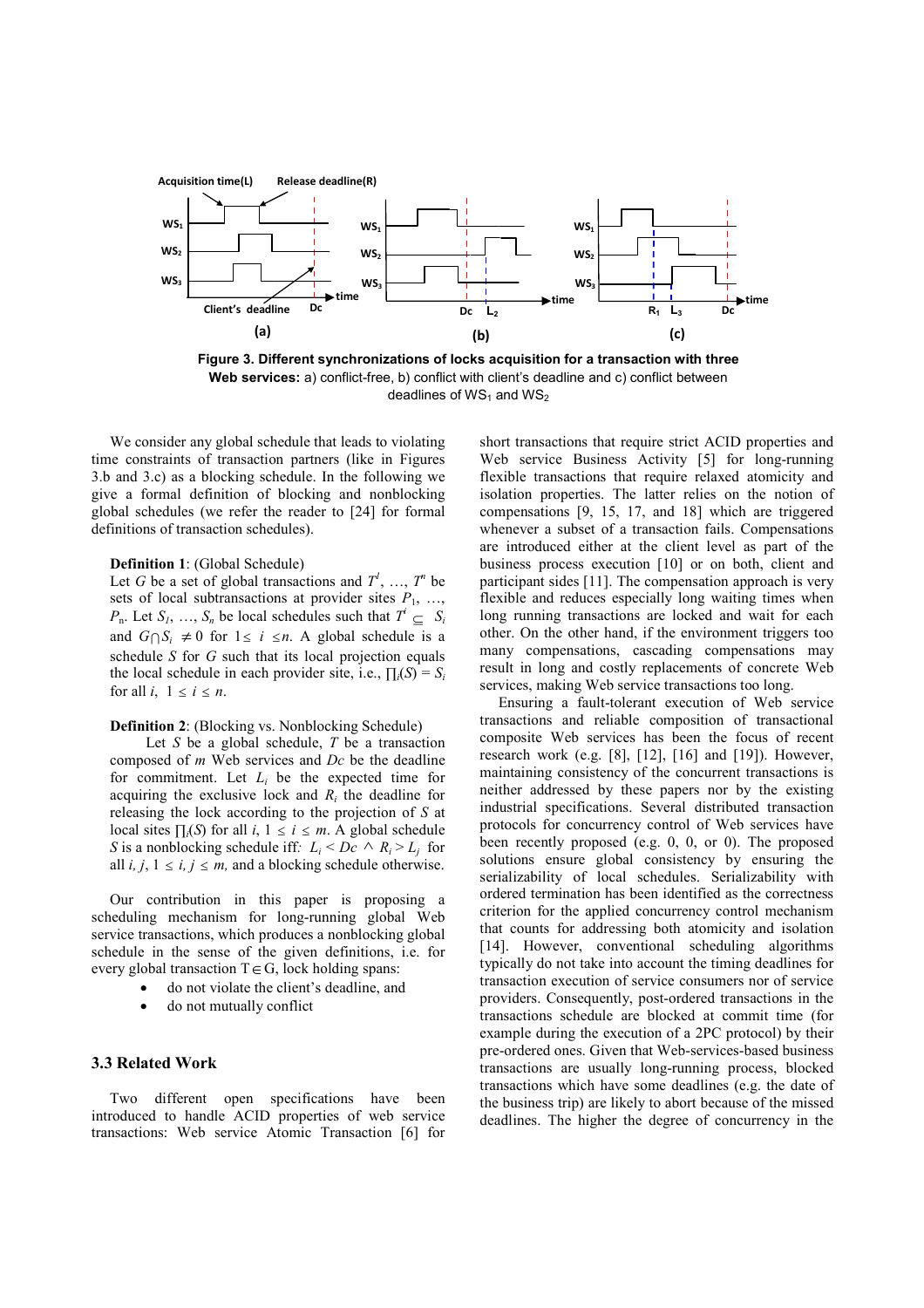system, the higher the number of aborted transactions because of missed deadlines. The problem becomes even worse if the aborted transaction has post-ordered transactions in the schedule, which leads to cascading aborts.

In this paper we introduce an enhancement to the transaction management for Web services to cope with these limitations. The proposed scheduling mechanism takes into account the time characteristics of transactions to produce a non-blocking global schedule. It can be executed in cooperation between transaction coordinators and local transaction schedulers of service providers to ensure global consistency and correctness of the produced schedule. The goal of our approach is similar to the goal of the research work introduced in the area of real-time databases [e.g. 20, 21 and 22]. However, the introduced solutions for real-time databases still tend to solve conflicts by aborting or delaying some transactions on the favor of other transactions in a priority-based manner. Our approach on the other hand avoids such conflicts by producing a conflict free schedule that meets all partners' deadlines prior the actual execution to better suit the Web service environment. We will also show that our approach features improved throughput independently on the level of concurrency and execution time of Web services.

# 4. Nonblocking Transaction Scheduling

 Figure 4 gives an overview of our approach. The Web service-based transactional process is composed at design time by specifying abstract services and predefined deadlines. The scheduling can be then conducted by the transaction manager of the client's application i.e. the transaction Coordinator in the terminology of [23]. The Coordinator takes the abstract transactional process as input and produces as output a concrete execution plan (i.e. a concrete service implementation for each abstract service) that does not suffer the problem of long waiting times (i.e. Wc and Wp). All participants in the produced plan agree on a common and acceptable time span for holding exclusive locks during the execution the commit protocol (e.g. 2PC protocol), hence, the output of this scheduling process is always a non-blocking schedule.

### 4.1 The Transaction Scheduling Algorithm

In the following we sketch the overall algorithm to show how the Coordinator can communicate with the candidate providers to agree in advance on an acceptable timing for the acquisition and release of exclusive locks. We assume that service providers advertise information about the expected processing time (e.g. average or maximum execution time based on statistical information) or provide methods to enquire about it and that a discovery component exists and is able to find *equivalent* Web service implementations (see e.g. [7]).

# Transaction Scheduling Algorithm:

#### Input:

1.  $T = \{t_1, t_2, \ldots, t_n\}$ , a transaction composing *n* tasks 2.  $Dc =$  client's deadline for transaction commit Start:

- Coordinator collects *offline* information about service implementations (e.g. from UDDI) including maximum expected execution time E for each task t from T
- 2. Coordinator requests *online* offers from local schedulers of service providers, i.e.:
	- $L =$  expected time for acquiring exclusive lock
	- $R$  = provider's deadline for releasing the lock.
- 3. Providers: based on the position  $k$  of  $T$  in the local schedule  $Q$  (refer to Section 3 for the definition of  $Q$ ), every provider prepares its offer as follows:

$$
L_k = E + 0 \t\t if \t k = 0
$$
  
or 
$$
L_k = R_{k-1} \t\t , otherwise
$$
  

$$
R_k = L_{k+1} \t\t , if \exists T_j \in Q, j > k
$$
  
or 
$$
R_k = m \t\t , otherwise
$$

where  $m$  is a predefined maximum acceptable time span for holding an exclusive lock

- Coordinator constructs an execution plan using ProviderSelectionAlgorithm (Section 4.2)
- 5. Coordinator computes the mutually agreed upon time span for holding the exclusive locks as follows:
	- Deadline for acquiring all locks:

$$
L = \max(L_i) \qquad , \ \forall \ t_i \in T
$$

- Deadline for releasing all locks:  $R = \min(R_i)$ ,  $\forall t_i \in T$
- 6. Coordinator establishes service level agreements with the selected providers on the specified values in 5 and starts the actual execution of T

Step 3 of the Transaction Scheduling Algorithm, (which is conducted by the service providers) shows how the service providers construct their offers for a service request (i.e. how the values of L and R are computed). Service providers use their local transaction schedulers to allocate the submitted request in the current schedule. They base their offer on the existing agreements with active transactions. If there is no pre-ordered transaction in the local schedule, the exclusive lock can be granted as soon as the service is executed; otherwise, the provider offers a shared lock and the estimated time to acquire an exclusive one is set to the (agreed) commit time of the closest pre-ordered transaction in the queue. The provider's deadline for releasing the lock depends on the list of post-ordered transactions. If there is a post-ordered transaction in the local schedule, the provider sets the deadline to the (agreed) time of granting an exclusive lock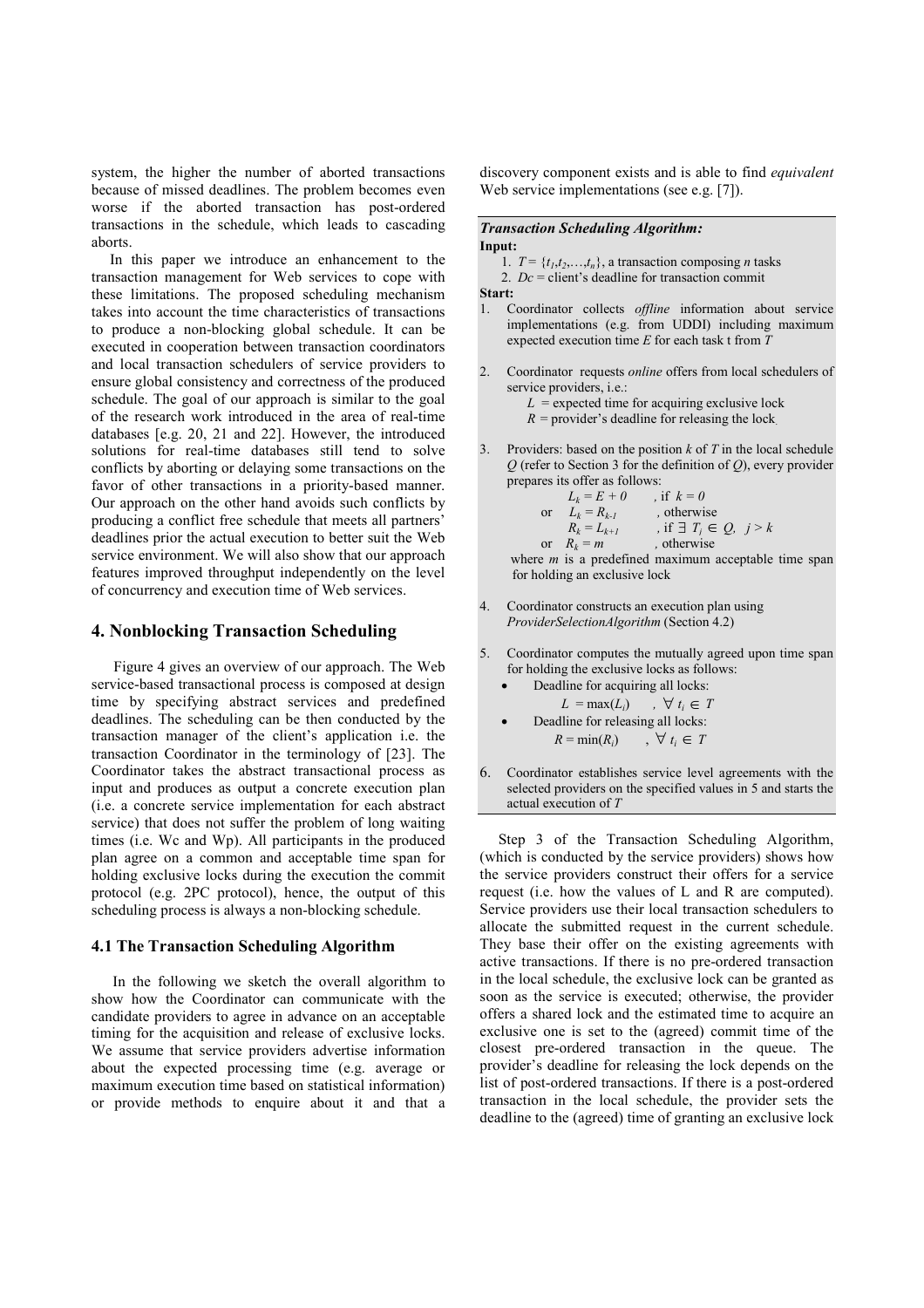

Figure 4. Overview of the proposed approach

for the closest post-ordered transaction, otherwise, the provider sets its deadline to some arbitrary value (e.g. the maximum accepted holding time). After receiving all offers and selecting the candidate providers, the Coordinator defines the start and end time of the 2PC protocol, i.e. the required time of acquiring all exclusive locks and the expected time of releasing them (Step 5) and sends this information to the providers.

### 4.2 Provider Selection

Step 4 of the Transaction Scheduling Algorithm is the most challenging part in this algorithm. Given all required information from local schedules at the different provider sites, the Provider Selection Algorithm is used to efficiently find a correct and possibly optimal combination of Web service providers such that no timing conflicts between their local schedules occur, and hence, no transaction blocking is needed. This is not a trivial task, especially when the number of available providers for each service is relatively high. For example, a transaction T involving N Web services, with M available providers for each service would result in  $M<sup>N</sup>$  possible execution plan for T. And given that the scheduling phase should be executed prior the actual start of the transaction as a short and atomic process, the provider selection process is crucial to the performance of the whole scheduling mechanism. In this section we provide the Provider Selection Algorithm to solve this problem.

Consider the example shown in Figure 5 to explain the given algorithm. A transaction consists of three Web services  $WS_1$ ,  $WS_2$  and  $WS_3$ . There are three different providers for each service. Figure 5.a shows the collected

offers (time spans for holding the exclusive locks) from all providers after sorting them in an ascending order with respect to the expected time of lock acquisition.

### Provider Selection Algorithm:

#### 1. Input: 2.  $Dc =$  client's deadline for committing transaction T<br>3.  $F = \{F_1, F_2, ..., F_n\}$  a set of collected offers. 3.  $F = \{F_1, F_2, ..., F_n\}$ , a set of collected offers, 4.  $F_i :=$  list of provider offers for task  $t_i \in T$ ,  $1 \le i \le n$ 5. each offer in  $F_i$  has the form  $(P, L, R)$ , where P is a reference to the provider, L and R: lock acquisition and release times  $F_i$  is a sorted list in ascending order with respect to  $L$ 6. Start: 7. do 8.  $\frac{\text{#}}{\text{4}}$  /\* find  $L_{\text{max}}$ : the time of acquiring the last lock \*/<br>9. Let  $L_{\text{max}} = \text{Max} (x | x = F \cdot J(0) (L)$ .  $1 \le y \le n$ 9. Let  $L_{max} = \text{Max}(x | x = F_v[0](L)$ ,  $1 \le v \le n)$ <br>10.  $Plan[v] \in F_v[0]$ 10.  $Plan[v] \leftarrow F_v[0]$ 11. for each  $t_i$  in  $\overline{T}$ ,  $i \neq v$  do 12. while  $(F_i[0](L) \le L_{max} \wedge Plan[i]$  is Empty) do 13. if  $(F_i[0](R) > L_{max})$  then  $Plan[i] \leftarrow F_i[0]$ 14. **else**  $F_i = F_i - F_i[0]$ 15. **end while**<br>16. **if**  $(Plan[i])$ if  $(Plan[i]$  is Empty ) then  $\frac{17}{18}$ .  $F_v - F_v[0]$ 18.  $Plan = \{\},\ \text{goto 21}$ <br>19. **end if** 19. end if<br>20. end for end for 21. while  $(Plan == \{\} \wedge L_{max} < Dc)$ 22. return Plan

 The algorithm goes in several rounds until an acceptable plan is found or the client's deadline Dc (the red line) is reached. In each round the algorithm considers only the offers in the top of each order-list of provides' offers  $(P_1, P_2)$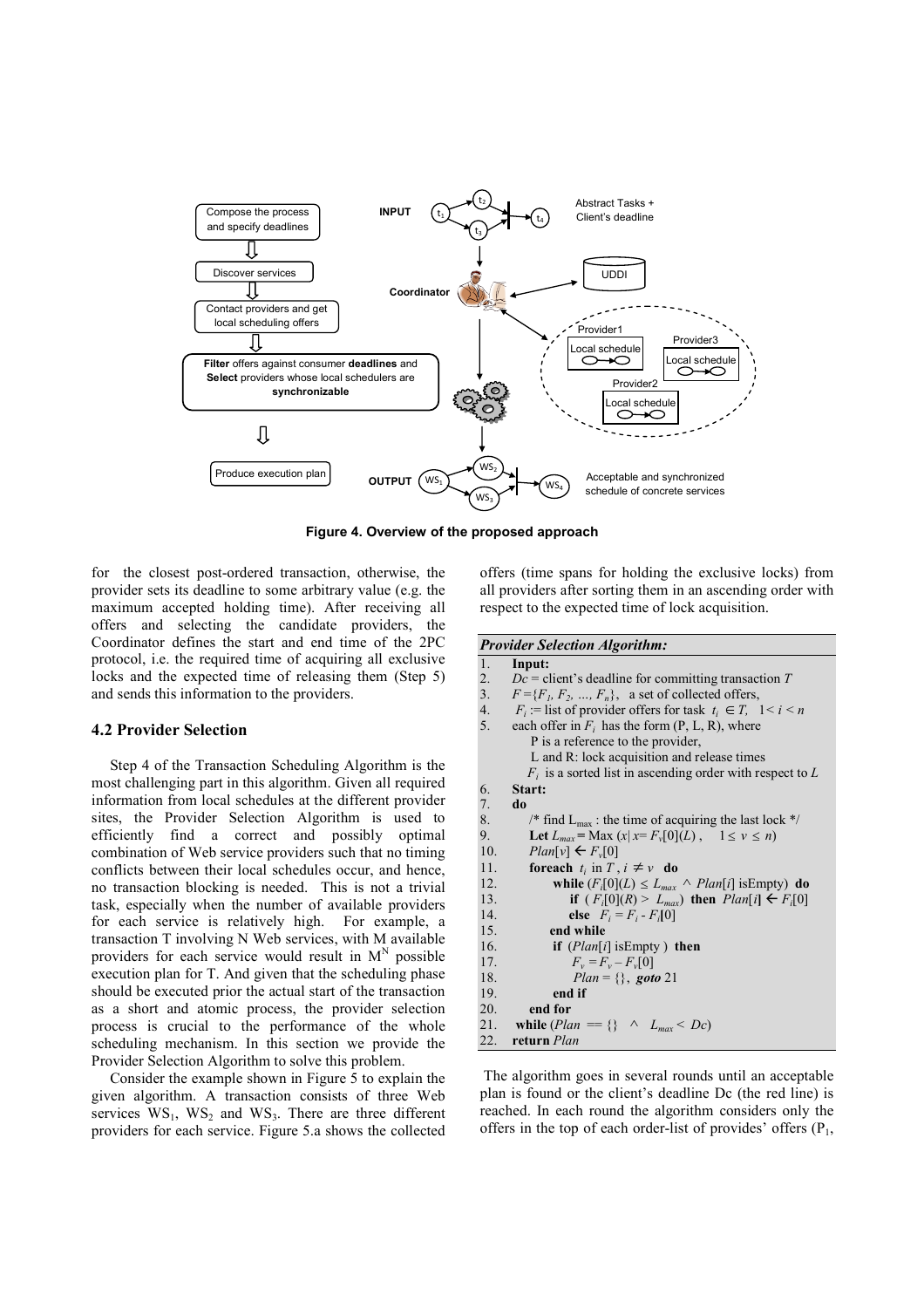$P_4$  and  $P_7$  in Figure 5.a), and determines the offer with the latest time  $(L_{\text{max}})$  for acquiring the lock among them (the green dashed line). The algorithm then cancels all offers that: 1) have conflict with the offer of  $L_{\text{max}}$  and 2) lies to the left of  $L_{\text{max}}$  on the time line. The algorithm then checks if there is at least one provider for each service whose offer overlaps with this offer. In the given example (Figure 5.a) the first round fails because  $WS_1$  has no valid offer. The second round then starts (Figure 5.b) by determining the new Lmax value and repeating the previous steps. In this round the offers  $P_4$ ,  $P_5$  and  $P_7$  are canceled because they conflict with  $P_2$  (L<sub>max</sub>) and lie to the left of the dashed line  $(L_{max})$ . The algorithm however



succeeds in finding a conflict-free offer for each service in this round, i.e.  $P_2$ ,  $P_6$  and  $P_8$  for the services  $WS_1$ ,  $WS_2$ , and  $WS_3$  respectively.

Thus, by ordering the offers of each group of providers and eliminating all offers that conflict with  $L_{\text{max}}$ in each round, we argue that the proposed algorithm is able to find a conflict-free execution plan (if any) as early as possible without the need to try all possible combinations of service providers.

## 4.4 Discussion

In the following we discuss the proposed approach from different perspectives.

Blocking prevention vs. resolution: In contrast to the proposed solutions in the literature for real-time databases, which attempt to solve the blocking problem at run-time in a priority-based manner (by either aborting or delaying transactions with lower priority), our approach aims at avoiding blocking prior the actual execution. This is necessary since aborting long-running transactions in

such a late stage (at commit time) is very expensive and might require cascading aborts of other transactions.

Decentralization: The proposed scheduling mechanism does not assume (and does not require) the existence of a global transaction manager, since such an assumption is unrealistic in the environment of autonomous and loosely coupled Web services. The proposed mechanism can be deployed in a fully decentralized fashion since it does not require the global knowledge over all running transactions when the scheduling decisions are made. Information about potential completion dependencies among concurrent transactions is processed and kept locally by the service providers. Such information is taken into account when scheduling offers are made by the providers, but not directly communicated to the transaction coordinators. Moreover, our approach preserves the autonomy of service providers since it does not influence the locally applied scheduling mechanism. Instead, it exploits the provided information from the local schedulers to intelligently select service providers and construct a globally agreed upon schedule that meets all participants' deadlines and timing requirements.

Correctness issues: Global serializability as a measure of the correctness and consistency of concurrent execution of transactions can be achieved through local guarantees [24]. The correctness of the produced global schedule in our approach is ensured by the applied concurrency control mechanism of local schedulers [e.g. 1, 2 and 3] as long as their local schedules belong to the COCSR family, i.e. commit-order preserving conflict serializable schedules [24]. Our algorithm focuses on selecting an acceptable execution plan out of all possible and correct plans that meets the time constraints of the transaction partners and avoids unnecessary blocking at commit time.

It is important to ensure that the local scheduling offers are kept valid during the provider selection process. Thus, the scheduling phase has to be executed in a timely manner and service providers should not accept any further scheduling requests until the end of this phase. We propose to execute the scheduling steps in an atomic manner, e.g. according to the AtomicTransaction specifications [6]. If the Coordinator fails in finding an acceptable execution plan or one of the selected providers rejects its offer, the whole AtomicTransaction is canceled, and providers can accept new scheduling requests.

Given that the Coordinator successfully completed the scheduling phase and all involved parties agreed on an acceptable 2PC length, every provider should insure that the promised time for granting an exclusive lock is held. This means that providers cannot offer exclusive locks on the respective resources for new transactions unless such locks will be released before the promised time expires.

Performance issues: The benefits of the proposed scheduling and pre-selection of providers do not come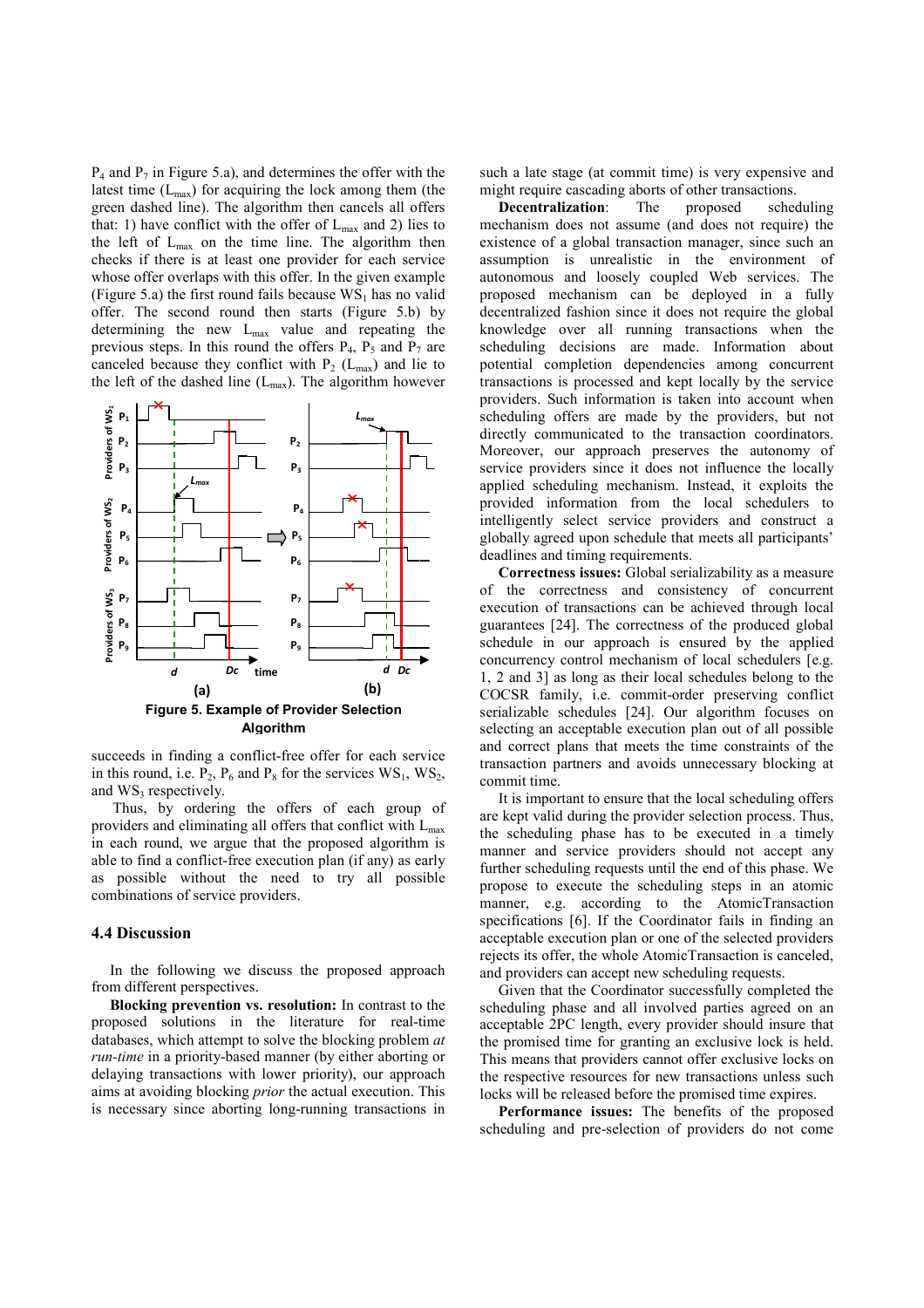without extra costs. However, we believe that the extra overhead of the pre-processing can be neglected compared to the cost of the unnecessary abort of transactions at the commit time because of missed deadlines. This is especially important, given that the compensation of some already successfully executed services is sometimes too expensive and often leads to cascading aborts of dependent transactions. Moreover, collecting the offline information about service implementations (e.g. expected execution length) as well as the online information (e.g. local schedule offers) can be performed as part of the service discovery and the negotiation on service level agreements with the selected providers. The required computations and processing of the collected scheduling offers and selecting service providers can then be performed locally at the Coordinator's machine. And given that the execution time of the Web service transactions is usually long (hours or even days) the required time for pre-processing can be, therefore, neglected.

Implementation issues: We assume in this paper that service providers advertise information about the expected processing time (e.g. average or maximum execution time based on statistical information). This can be realized for instance by extending the WSDL descriptions of the Web services to include such information and publish them in UDDI repositories. To



Figure 6. The proposed Architecture

support the proposed scheduling mechanism service providers need to provide Web services for requesting local scheduling offers by the transaction coordinators. Figure 6 sketches the proposed architecture and different components on both sides. The Execution Schedule and Exclusive Locks Schedule are used by the Offers Manager component at the service provider side to keep track of active agreements and help those making

appropriate offers such that their local resources utilization is maximized. This component also facilitates monitoring any violation of established agreements.

For the scope of this paper we adopt the use of the Open Grid Forum's WS-Agreement Specification [25] for specifying and establishing agreements between the service coordinator and each service provider, which are called Agreement Initiator and Agreement Responders in the *WS-Agreement* terminology, respectively.

# 5. Implementation and Experimental Results

To evaluate our proposed protocol we implemented a prototype and ran several experiments, which we describe in this Section. We built our prototype on top of an implemented version of the WS-Transaction specification [5] with an extension to support concurrency control and handle distributed deadlocks as described in our previous work [1]. We extended the given architecture by implementing the components shown in Figure 6 to support the proposed scheduling mechanism.

For experimental evaluation purposes we simulated the environment of concurrently running web service-based transactional processes. In each experiment we ran a number of concurrent transactions each of them is assigned to a coordinator and is executed in a different thread. Every transaction is composed of a (randomly set) number of tasks; each of them can be accomplished by one of several available Web services from different providers. Every call to a service starts a new thread, which performs some transactional operations (read/write) on some local resources (text files) assigned to some specific provider.

| num, of concurrent transaction                              | 10 to $100$               |
|-------------------------------------------------------------|---------------------------|
| num. of Web services per transaction                        | 3 to 5                    |
| num. of providers per service                               | 10                        |
| Service execution length                                    | $5$ to 60 sec             |
| User interaction length                                     | $5$ to 60 sec             |
| <b>Transaction</b> length                                   | 30 to 400 sec             |
| Distribution of transaction lengths                         | Normal                    |
| Transactions arrival average                                | 1 trans per sec           |
| Max Client's deadline for committing<br>whole transaction   | 60 sec after<br>execution |
| Max Providers' deadline for holding<br>lock on one resource | $20 \text{ sec}$          |

Table 1. Simulation setup

To simulate variant execution lengths of the Web services, we delay the return of the results by a randomly set amount of time and to simulate the time needed by the client to process the results (human interaction) we introduce a randomly set delay at the client side between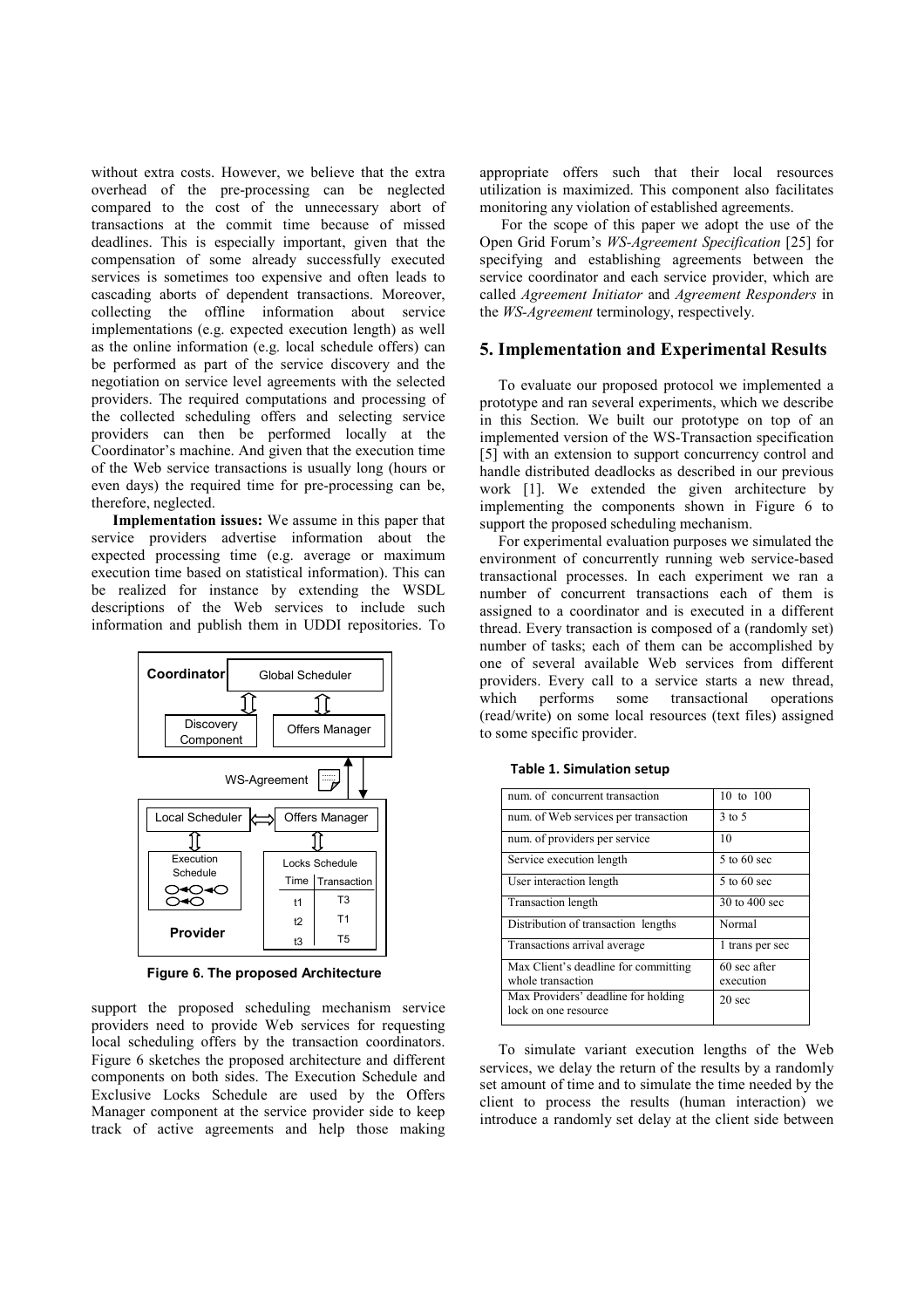







service invocations. All random numbers including transactions' execution length (see Figure 7) follow the normal distribution. Table 1 summarizes the different parameters of the simulation setup in our experiments.

We ran all experiments on a machine with a 2GHz Genuine Intel CPU, T2500, processor and 2GB RAM equipped with Microsoft Windows XP Professional Version 2002. The JVM used is J2SE 1.5.

In the experiments we compared between the conventional (blocking) scheduling and our proposed nonblocking scheduling mechanism. In the former case each task in a transaction is assigned to a random service provider and the service is invoked directly according to the given workflow. Service providers ensure the serializability of their local schedules and preserve the commit order of concurrent transactions. In the latter case, transaction Coordinator constructs an execution plan and pre-selects service providers based on their current offers using the proposed algorithms in Section 4. Figure 8 shows the advantage of the proposed approach from the provider's perspective. The number of processed requests per second at each provider was measured. Using the nonblocking scheduling has improved the utilization of local resources at all provider sites significantly. In Figure 9 we measured the percentage of successfully completed transactions when applying the proposed nonblocking

scheduling in comparison with the normal scheduling without pre-selection of providers. In this experiment, transactions that fail to commit before the deadlines are not restarted. We ran the experiment in different runs with different concurrency levels represented by the varying number of concurrent transactions between 10 and 100. By increasing the level of concurrency the probability that completion dependencies between transactions occur, increases and hence the probability that transactions are blocked at the commit time increases as well. The results of the experiment (Figure 9) show that with nonblocking scheduling almost all transactions terminated successfully before the deadlines. This is a significant improvement from the client's perspective since the number of aborted transactions because of missed deadlines is minimized.

Figure 10 shows that the overall throughput (i.e. number of successfully terminated transactions per second in the whole system) using the proposed approach is much higher than using the conventional scheduling. With blocking scheduling the throughput reaches its peak very quickly and starts to decrease while the level of concurrency increases. In this experiment, the total time between submitting and committing transactions including the required time for provider selection process was considered.